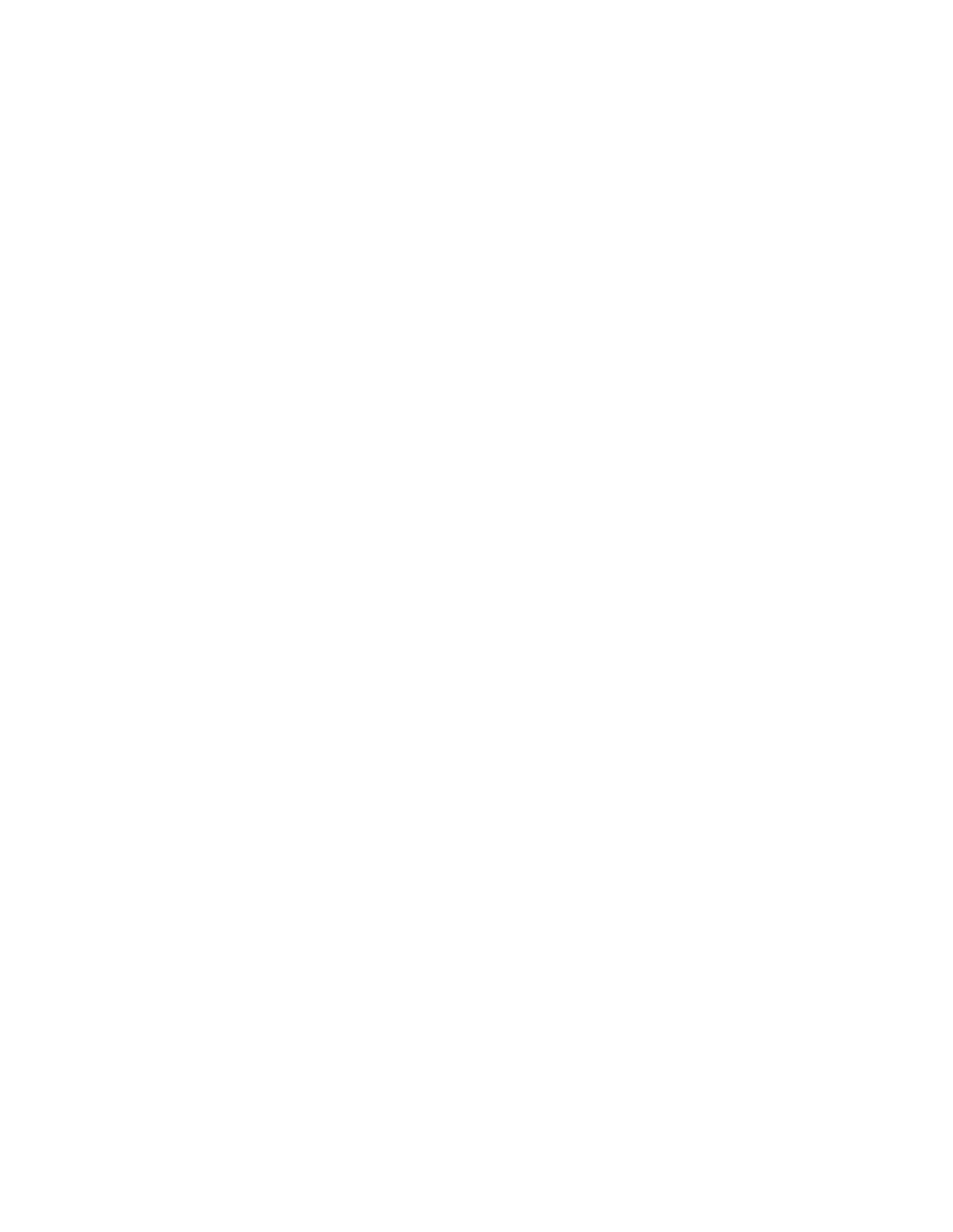## **Table of Contents**



| $2^{\circ}$ |  |
|-------------|--|
|             |  |
|             |  |
|             |  |
|             |  |
|             |  |
|             |  |
|             |  |
|             |  |
|             |  |
|             |  |
|             |  |
|             |  |

 $\mathbf{i}$